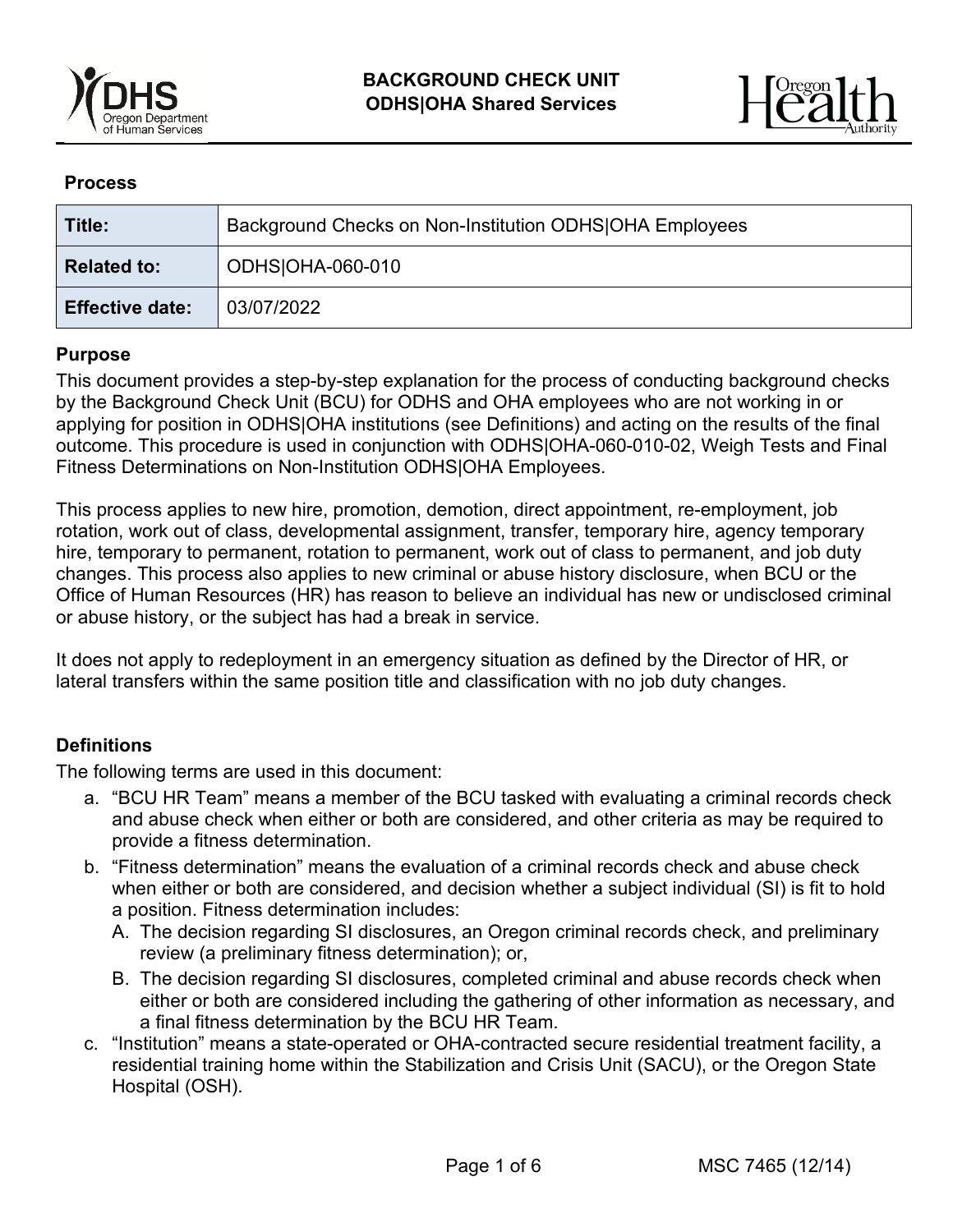- d. "Interview Coordinator" means the point of contact for employment candidates during the interview process. The interview coordinator does not need to be in management service. This person cannot be the hiring manager or a participant on the interview panel.
- e. "Qualified Entity Designee (QED)" means a person trained and certified to submit the selected candidate's background check to the Background Check Unit through its online background check portal, the Oregon Criminal History & Abuse Records Database System (ORCHARDS). The individual must be a QED for background check purposes. The individual shall not be the hiring manager or a participant on the interview panel.
- f. "Subject Individual (SI)" means an individual regarding whom the authorized agency, districts and qualified entities may conduct a background check and from whom ODHS|OHA may require fingerprints for the purpose of conducting a national criminal records check pursuant to ORS 181A.190, 181A.195, 181A.200, 181A.215, 267.237, 409.027, 413.036 and any required enabling legislation or executive order. Any individual going through a background check is considered an SI.
- g. "Weighing test" means a process carried out by the Background Check Unit in which available information is considered to make a fitness determination.

# **Process steps**

- 1. Background checks begin during the hiring process or due to new criminal or abuse history disclosure, when BCU or HR has a reason to believe an individual has new or undisclosed criminal or abuse history, or the subject has a break in service.
	- a. For background checks during the hiring process continue to step 2.
	- b. For other background checks, HR notifies the subject's manager or the QED of the need for a new background check. The process begins at step 5.
- 2. On or around the time of the final interview of a candidate for employment:
	- a. The interview coordinator:
		- A. Verifies the government-issued photo identification of each candidate.
		- B. Completes the *Applicant: Verify Identity* section of the BCU Background Check Checklist.
		- C. Instructs the candidate to complete the SI Information section of the checklist.
	- b. The QED:
		- A. Completes the *Pre-Employment Information* section of the BCU Background Check Checklist.
		- B. Acquires and secures information from the candidate until the hiring process has been completed.
- 3. The hiring manager makes an offer of employment to the selected candidate contingent upon the outcome of a completed BCU background check without setting a start date.
- 4. If the candidate accepts the offer of employment, the QED accesses the BCU Background Check Checklist for the candidate.
	- a. If the selected candidate's background check is not approved or the candidate does not accept the position, the position is then offered to the next candidate.
	- b. Step 5 and following steps will continue for subsequent candidates as needed.
- 5. The QED initiates and monitors the progress of the background check in ORCHARDS.
- 6. ORCHARDS automatically sends an email to the SI with instructions for authorization and disclosure related to the background check.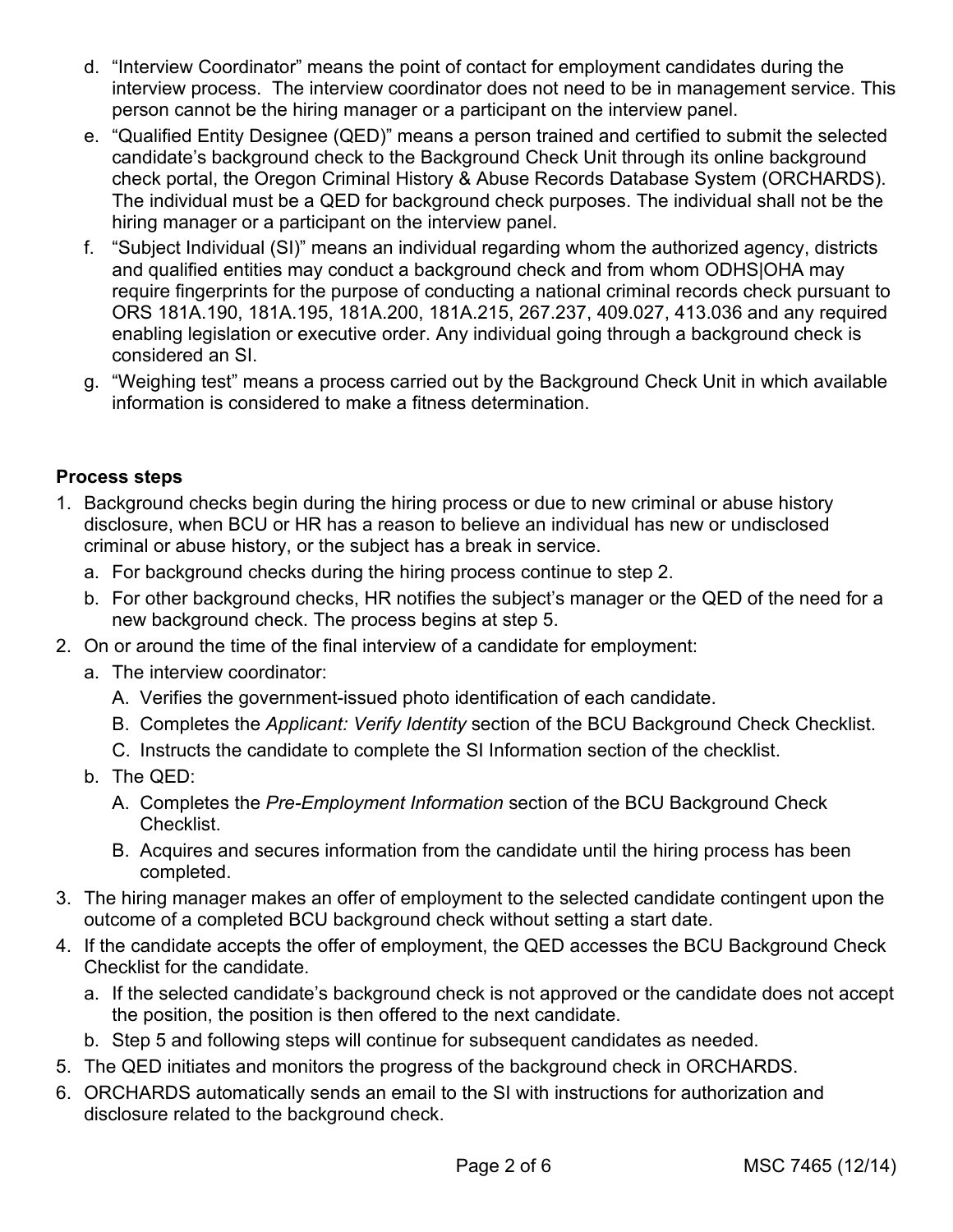- a. The SI provides authorization and disclosure within 21 days of initiation for the background check submission to be complete.
- b. The QED monitors the submission of the background check and communicates with the SI regarding the deadline for the authorization and disclosure as needed.
- c. If an SI fails to complete the authorization and disclosure within 21 days, the application is closed, and the SI is no longer eligible for the position.
- 7. The [BCU HR Team](mailto:BCU.HRBackgroundChecks@dhsoha.state.or.us) requests additional information from the SI during the background check process, as necessary.
	- a. The SI is solely responsible for completing any information requests from BCU.
	- b. The QED monitors the background check process and reminds the SI of any deadlines for additional information.
- 8. BCU determines if fingerprints and a national background check are required based on access, use, and control.
	- a. If the SI would have access to or use federal tax information (FTI), a fingerprint-based criminal records check in addition to the Oregon criminal history check and abuse check are required.
		- A. BCU notifies the QED through ORCHARDS of the need for fingerprint capture and instructions for the SI.
		- B. The QED notifies the SI with written fingerprint capture information and instructions.
		- C. The SI completes the fingerprint capture within 21 days from the date listed on the notification to the SI.
		- D. If the SI does not submit the fingerprint capture within 21 days, BCU closes the background check and the SI is no longer eligible for the position. The QED ensures removal of the candidate from the position.
		- E. When BCU receives the results of the fingerprint-based criminal records check, BCU checks local law enforcement agencies where the SI has lived, worked, or attended school within the past 5 years, and if applicable, checks appropriate local law enforcement agencies for any identified arrests.
	- b. If the position is under federal mandate of the Social Security Administration, fingerprints and a national background check are required.
		- A. BCU notifies the QED through ORCHARDS of the need for fingerprint capture and instructions for the SI.
		- B. The QED notifies the SI with written fingerprint capture information and instructions.
		- C. The SI completes the fingerprint capture within 21 days from the date listed on the notification to the SI.
		- D. If the SI does not submit the fingerprint capture within 21 days, BCU closes the background check and the SI is no longer eligible for the position. The QED ensures removal of the candidate from the position.
	- c. If the SI would have unescorted access to or use of criminal justice information (CJI), a fingerprint-based Criminal Justice Information Services (CJIS) clearance check is required in addition to an employment background check, and the hiring manager completes the *BCU CJIS Clearance Request Process*.
	- d. If any of the criteria in Oregon Administrative Rules (OAR) are met (see OAR 407-007- 0030(8)(a)), fingerprints and a national background check are required.
		- A. BCU notifies the QED through ORCHARDS of the need for fingerprint capture and instructions for the SI.
		- B. The QED notifies the SI with written fingerprint capture information and instructions.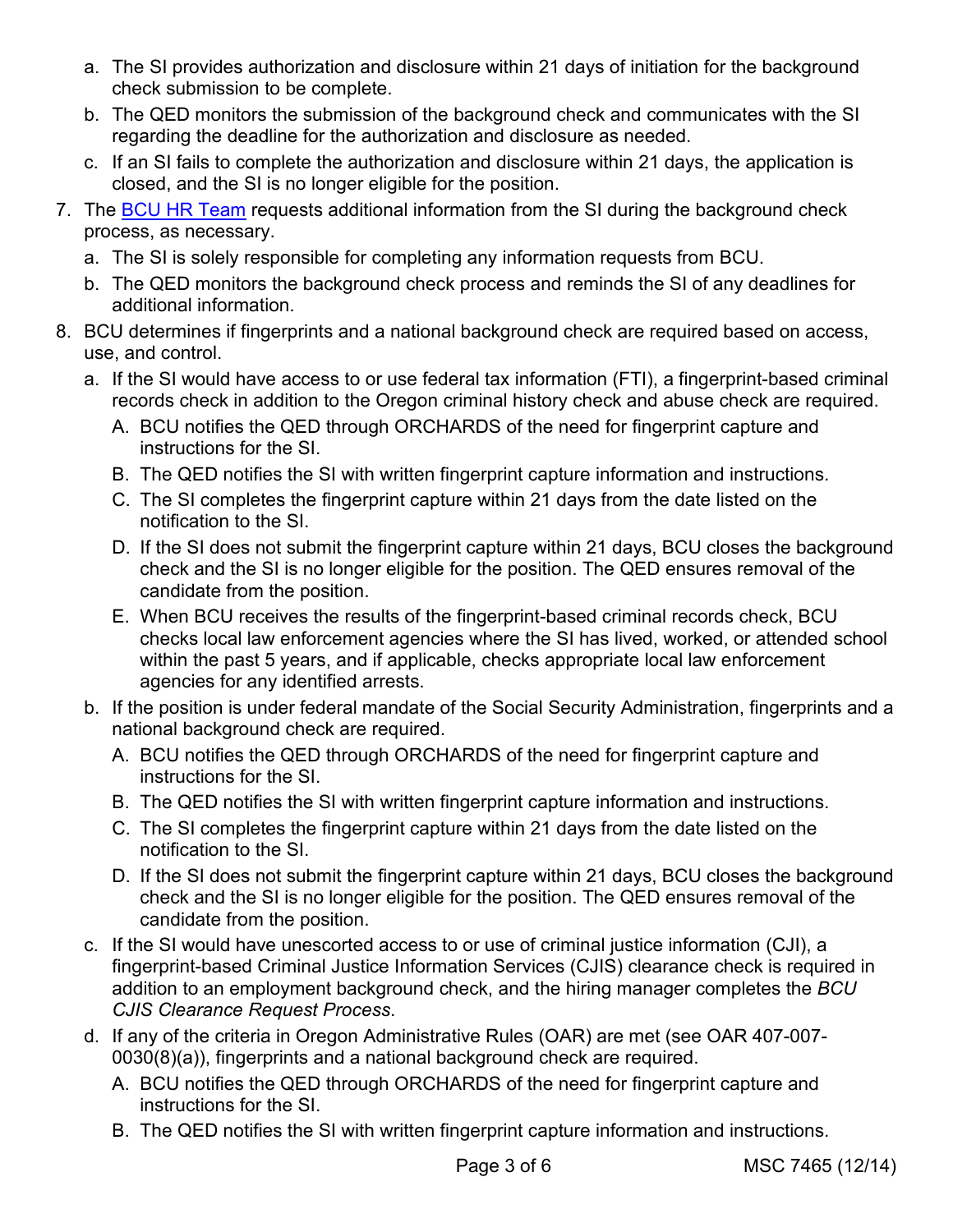- C. The SI completes the fingerprint capture within 21 days from the date listed on the notification to the SI.
- D. If the SI does not submit the fingerprint capture within 21 days, BCU closes the background check and the SI is no longer eligible for the position. The QED ensures removal of the candidate from the position.
- 9. The hiring manager may request preliminary hire at any time between the submission of the background check into ORCHARDS (by the QED and SI) and the final fitness determination.
	- a. The QED submits an email to [BCU.HRBackgroundChecks@dhsoha.state.or.us](mailto:BCU.HRBackgroundChecks@dhsoha.state.or.us) requesting preliminary hire and including the SI's full name, DOB, and application number.
	- b. The **BCU HR Team** performs a preliminary fitness determination in accordance with OAR 407-007-0065. BCU shall not grant preliminary hire for the following:
		- A. An SI who would have access to CJI before the completion of the final fitness determination; or
		- B. An SI who would have access to FTI before the completion of the final fitness determination.
	- c. Once the [BCU HR Team](mailto:BCU.HRBackgroundChecks@dhsoha.state.or.us) makes its determination on preliminary hire, BCU notifies the QED via e-mail that preliminary hire has been reviewed and the determination can be found under the documents tab of the SI's profile in ORCHARDS.
	- d. A start date may be set contingent upon the outcome of the final fitness determination.
	- e. While working on a preliminary basis, the QED and hiring manager ensures the SI must be actively supervised per OAR 407-007-0065(3). Driving on state business is not allowed at this time.
- 10.If there is an urgent need to hire the SI, the hiring manager may request an expedited fitness determination at any time between the full submission of the background check and the final fitness determination.
	- a. The QED submits an email to the [BCU HR Team](mailto:BCU.HRBackgroundChecks@dhsoha.state.or.us) requesting expedited fitness determination and including the SI's full name, DOB, and application number.
	- b. The [BCU HR Team](mailto:BCU.HRBackgroundChecks@dhsoha.state.or.us) determines if an expedited fitness determination is possible. BCU shall not complete an expedited fitness determination for positions requiring:
		- A. Criminal Justice Information Services (CJIS) security clearance if CJIS clearance has not yet been received; or
		- B. Fingerprints and a national background check if fingerprints results have not yet been received from the Oregon State Police and FBI.
	- c. If BCU determines that an expedited fitness determination is possible, BCU proceeds to step 11 if the position requires driving. If the position does not require driving, BCU proceeds to step 12.
- 11. If driving on state business is a requirement for the position, the [BCU HR Team](mailto:BCU.HRBackgroundChecks@dhsoha.state.or.us) completes a Motor Vehicle Risk Assessment.
	- a. If the outcome of the Motor Vehicle Risk Assessment is adverse, the SI is not eligible for the position. The QED ensures removal of the candidate from the position.
	- b. If the outcome of the Motor Vehicle Risk Assessment is positive, the SI is eligible for the position.
- 12. The [BCU HR Team](mailto:BCU.HRBackgroundChecks@dhsoha.state.or.us) performs a background check including criminal history and other factors per OAR and policy:
	- a. If no potentially disqualifying convictions or conditions are found, no weighing test is required, including for an SI who would have access to or use of FTI or who would be working under the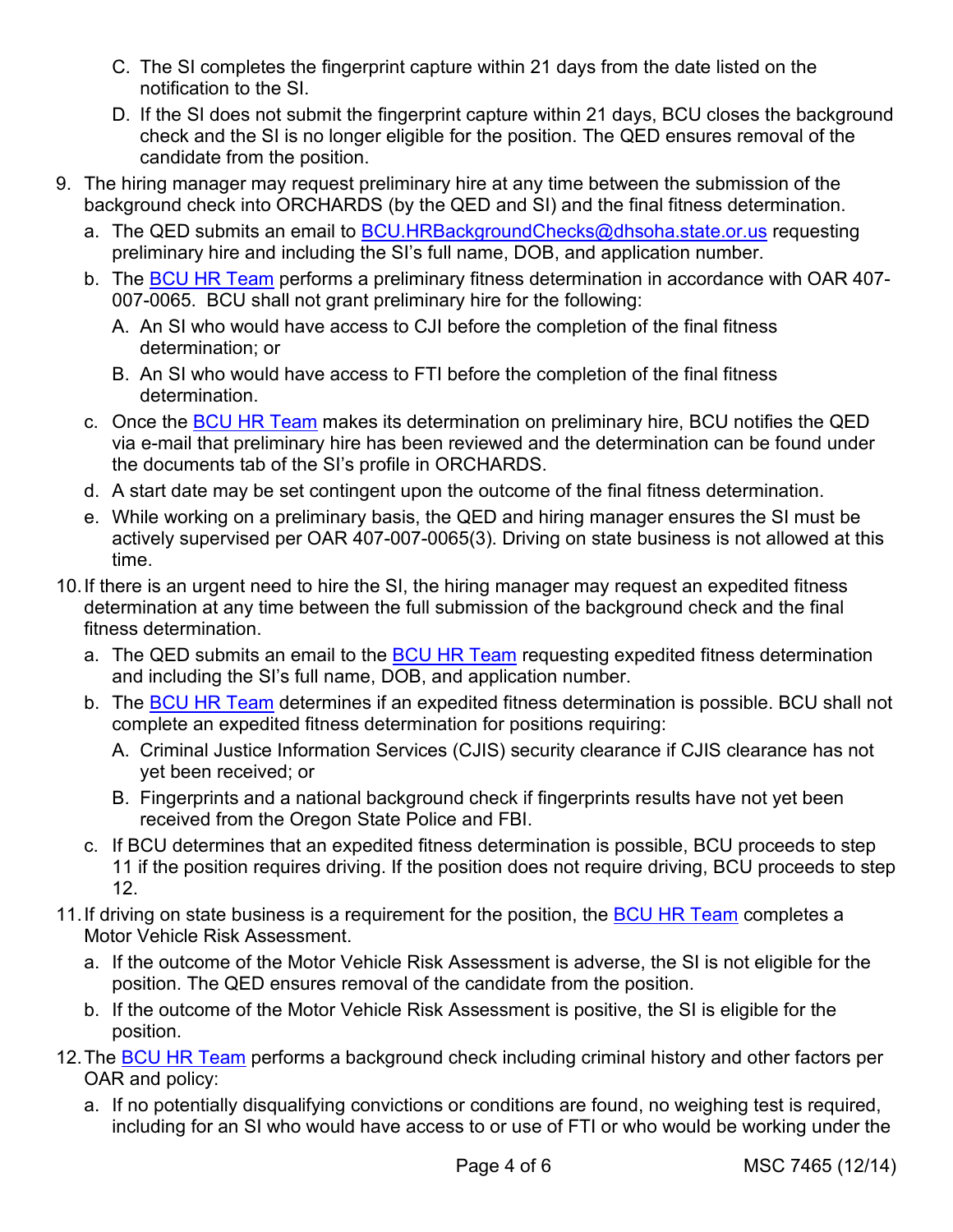federal mandate of the Social Security Administration. The final fitness determination proceeds as follows:

- A. The [BCU HR Team](mailto:BCU.HRBackgroundChecks@dhsoha.state.or.us) approves the SI in ORCHARDS. This creates a clearance letter in ORCHARDS and an email notification is automatically sent to the QED.
- B. The QED forwards a copy of the clearance letter to the Hiring Manager and the SI.
- C. If the SI would have access to or use federal tax information (FTI), prior to granting access or use, the I-9 and E-Verify shall be completed and the E-Verify result authorizes employment.
- D. HR works with the hiring manager if E-Verify discrepancies are found.
- E. An SI who would have access to or use of FTI shall have a new background check completed every 5 years.
- b. If potentially disqualifying convictions or conditions are found, the [BCU HR Team](mailto:BCU.HRBackgroundChecks@dhsoha.state.or.us) follows instructions for completing a weigh test and final fitness determination as provided in ODHS|OHA-060-010-02, Weigh Tests and Final Fitness Determinations on Non-Institution ODHS|OHA Employees.

#### **References**

[ORS 181A.190](https://www.oregonlegislature.gov/bills_laws/ors/ors181A.html) [ORS 181A.195](https://www.oregonlegislature.gov/bills_laws/ors/ors181A.html) [ORS 181A.200](https://www.oregonlegislature.gov/bills_laws/ors/ors181A.html) [ORS 181A.215](https://www.oregonlegislature.gov/bills_laws/ors/ors181A.html) [ORS 267.237](https://www.oregonlegislature.gov/bills_laws/ors/ors267.html) [ORS 409.027](https://www.oregonlegislature.gov/bills_laws/ors/ors409.html) [ORS 413.036](https://www.oregonlegislature.gov/bills_laws/ors/ors413.html) [OAR 407-007-0000 to 407-007-0100](https://secure.sos.state.or.us/oard/displayDivisionRules.action?selectedDivision=1626) [OAR 407-007-0400 to 407-007-0460](https://secure.sos.state.or.us/oard/displayDivisionRules.action?selectedDivision=1626) [OAR 943-007-0001 to 943-007-0501](https://secure.sos.state.or.us/oard/displayDivisionRules.action?selectedDivision=4201)

## **Forms referenced**

BCU Background Check Checklist (available in ORCHARDS, Help Section)

#### **Related policies**

ODHS|OHS-060-010 Background checks ODHS|OHA-060-010-02, Weigh Tests and Final Fitness Determinations on Non-Institution ODHS|OHA Employees

## **Contact**

Jeffrey Akin BCU Administrator 503-569-3191